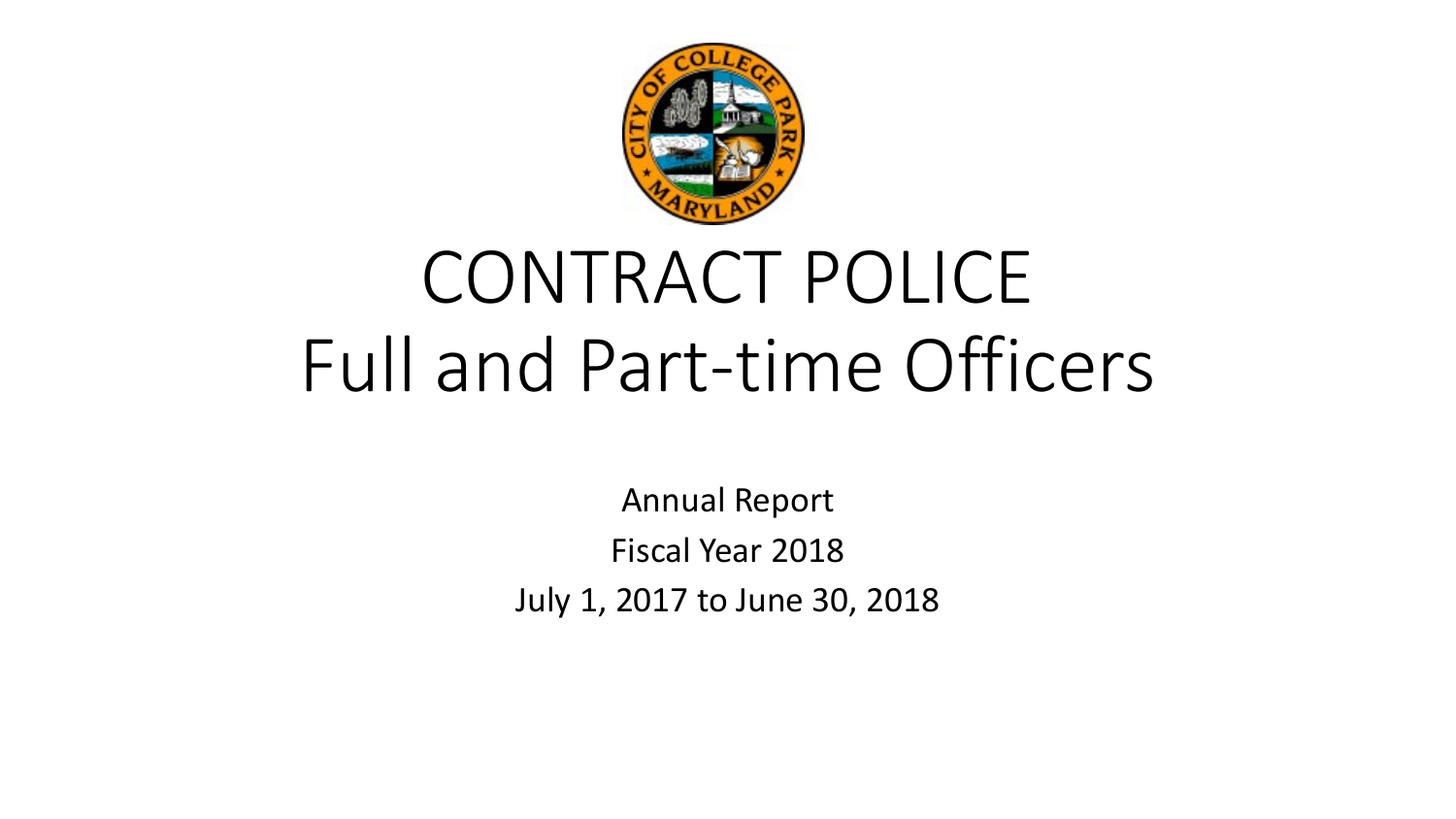## Total Statistical Data FY18 July 1, 2017 to June 30, 2018

| 1-Jul-17 to 30-Jun-18                          | FY 18 Totals | FY 17 Total | <b>FY16 Totals</b> | <b>FY15 Totals</b> |
|------------------------------------------------|--------------|-------------|--------------------|--------------------|
| <b>MD State Citations</b>                      | 2158         | 2159        | 2458               | 2038               |
| Warnings                                       | 5010         | 4185        | 3665               | 2287               |
| <b>Equipment Repair Orders</b>                 | 896          | 660         | 727                | 751                |
| <b>Distracted Driving</b>                      | 65           | 129         | 99                 | 26                 |
| <b>Parking Citations</b>                       | 51           | 40          | 18                 | 59                 |
| <b>Field Observation Report</b>                | 173          | 102         | 162                | 105                |
| Youth Field Report                             |              |             |                    |                    |
| <b>Citations in Lieu of Arrest</b>             | 72           | 48          | 73                 | 57                 |
| <b>Civil Citation</b>                          | 14           | 6           | 15                 |                    |
| <b>Criminal Arrests</b>                        | 51           | 33          | 42                 | 19                 |
| <b>DWS Arrest</b>                              |              |             |                    |                    |
| <b>DWI Arrest</b>                              | 13           | 16          |                    |                    |
| <b>Warrant Arrest</b>                          | 19           | 10          | 18                 |                    |
| <b>Premise Checks (Vacation Checks)</b>        | 379          | 242         | 172                | 52                 |
| <b>Referral-Student Code of Conduct</b>        | 70           | 29          | 45                 | 34                 |
| Zone 1/Down Town Area Pedestrian Warnings      | 654          | 805         | 770                |                    |
| Zone 1/Down Town Area Pedestrian Citations     | 37           | 61          | 33                 |                    |
| Zone 2/Berwyn-Lakeland Pedestrian Warnings     |              |             |                    |                    |
| Zone 2/Berwyn-Lakeland Pedestrian Citations    |              |             |                    |                    |
| Zone 3/North College Park Pedestrian Warnings  | 103          |             |                    |                    |
| Zone 3/North College Park Pedestrian Citations | 38           |             |                    |                    |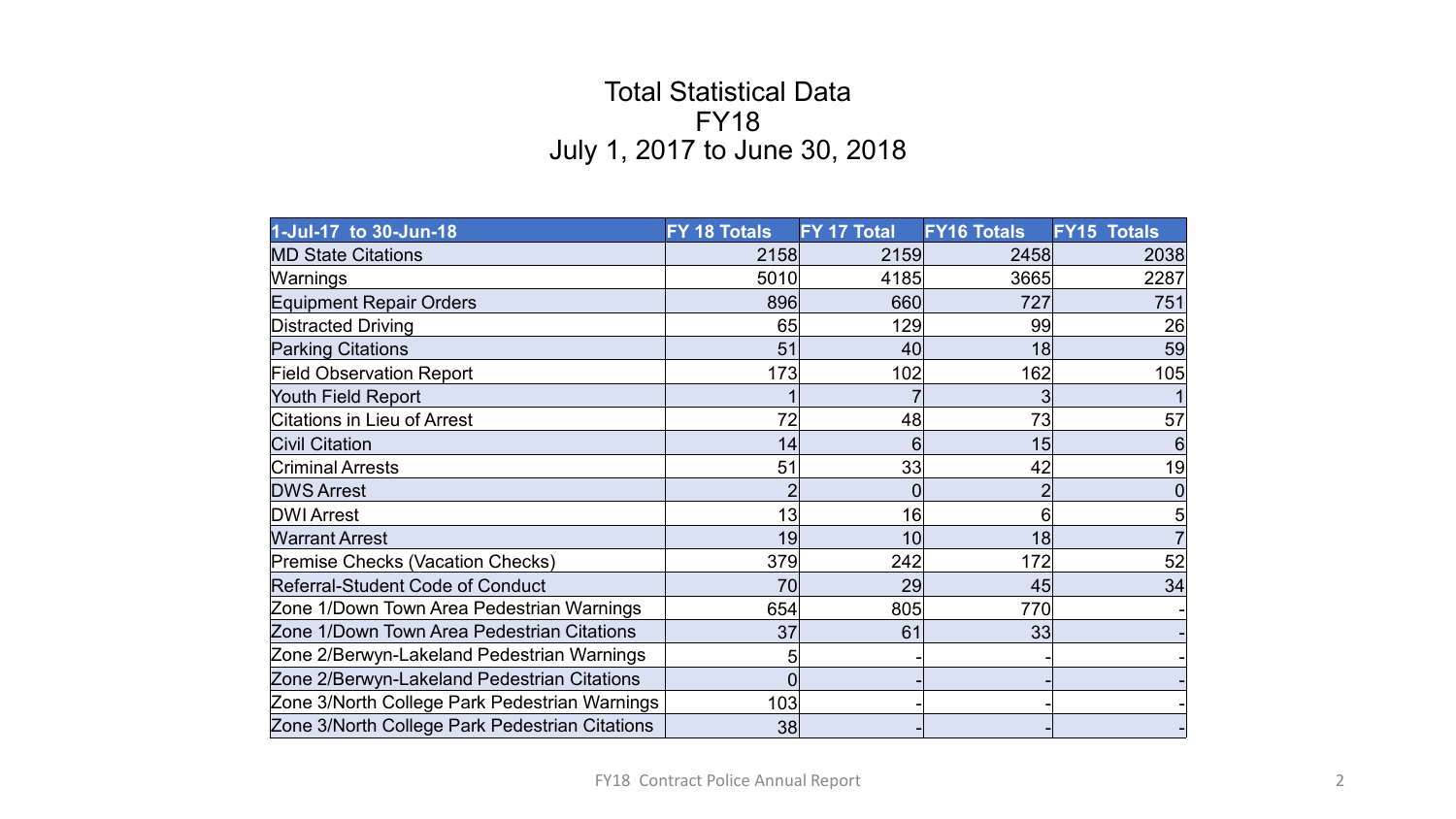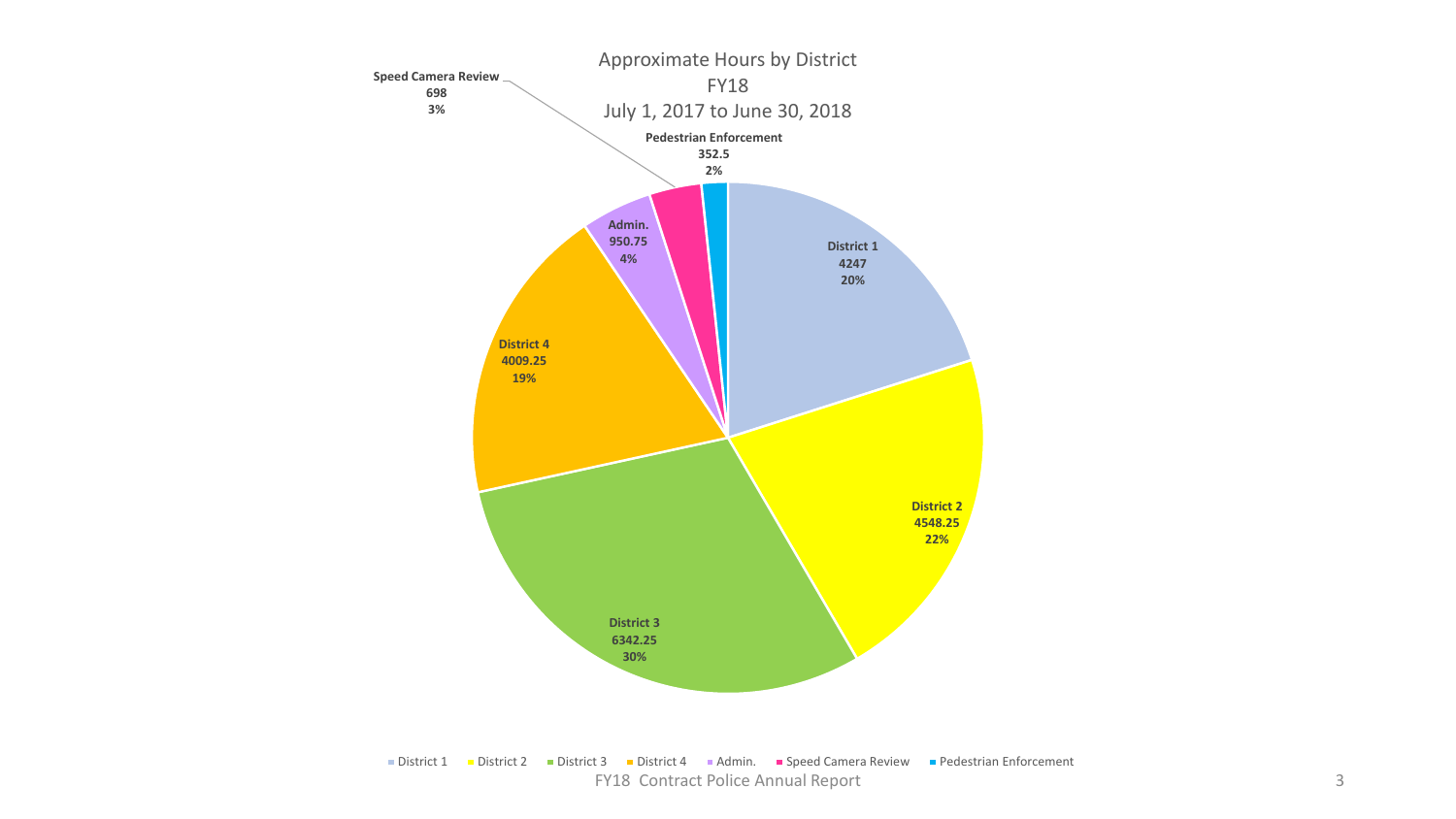#### Hours Worked by Week FY18 First Quarter July 1, 2017 to September 30, 2017 Total Avg/Wk 4714.00 364.40



FY18 Contract Police Annual Report 4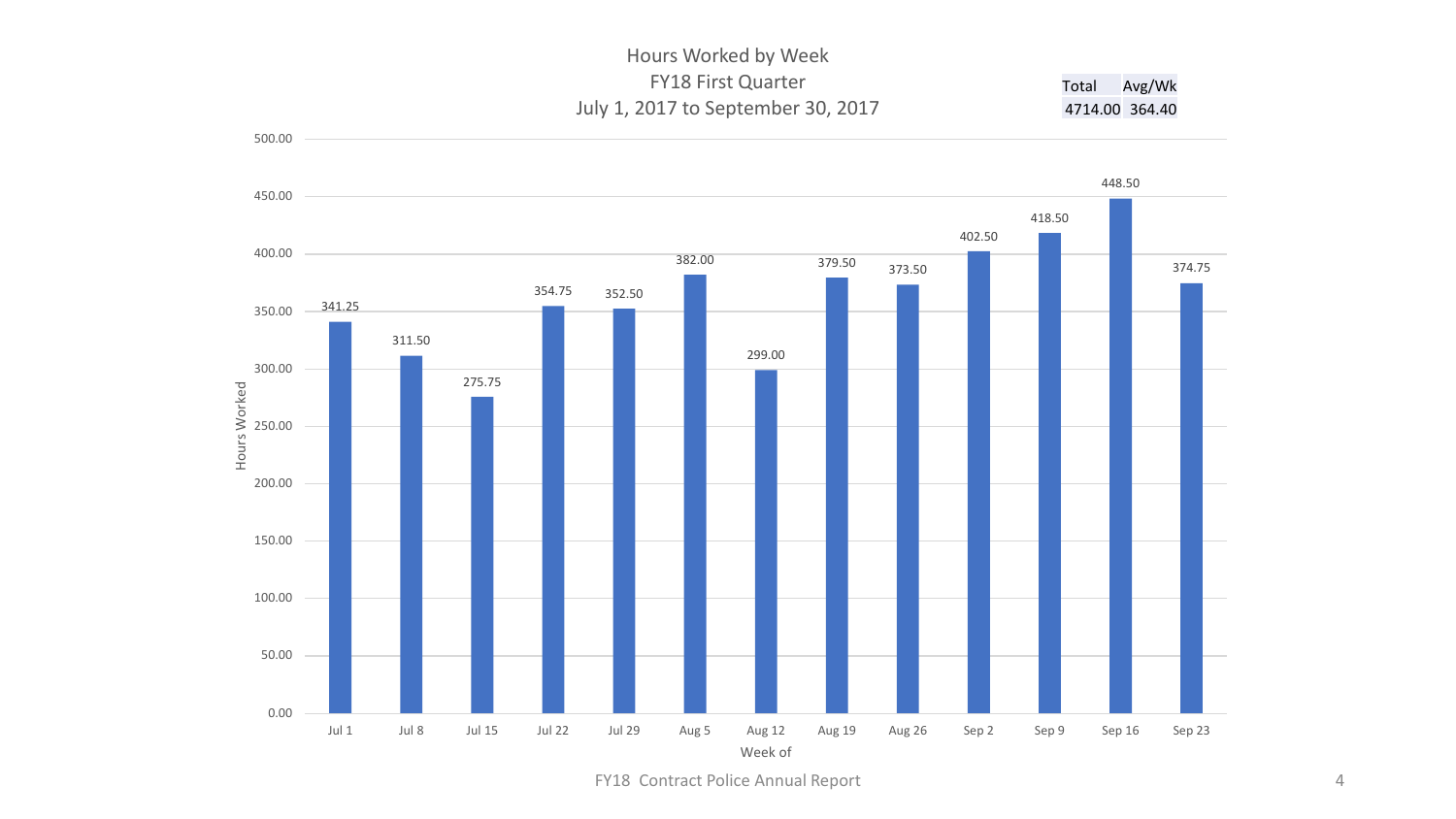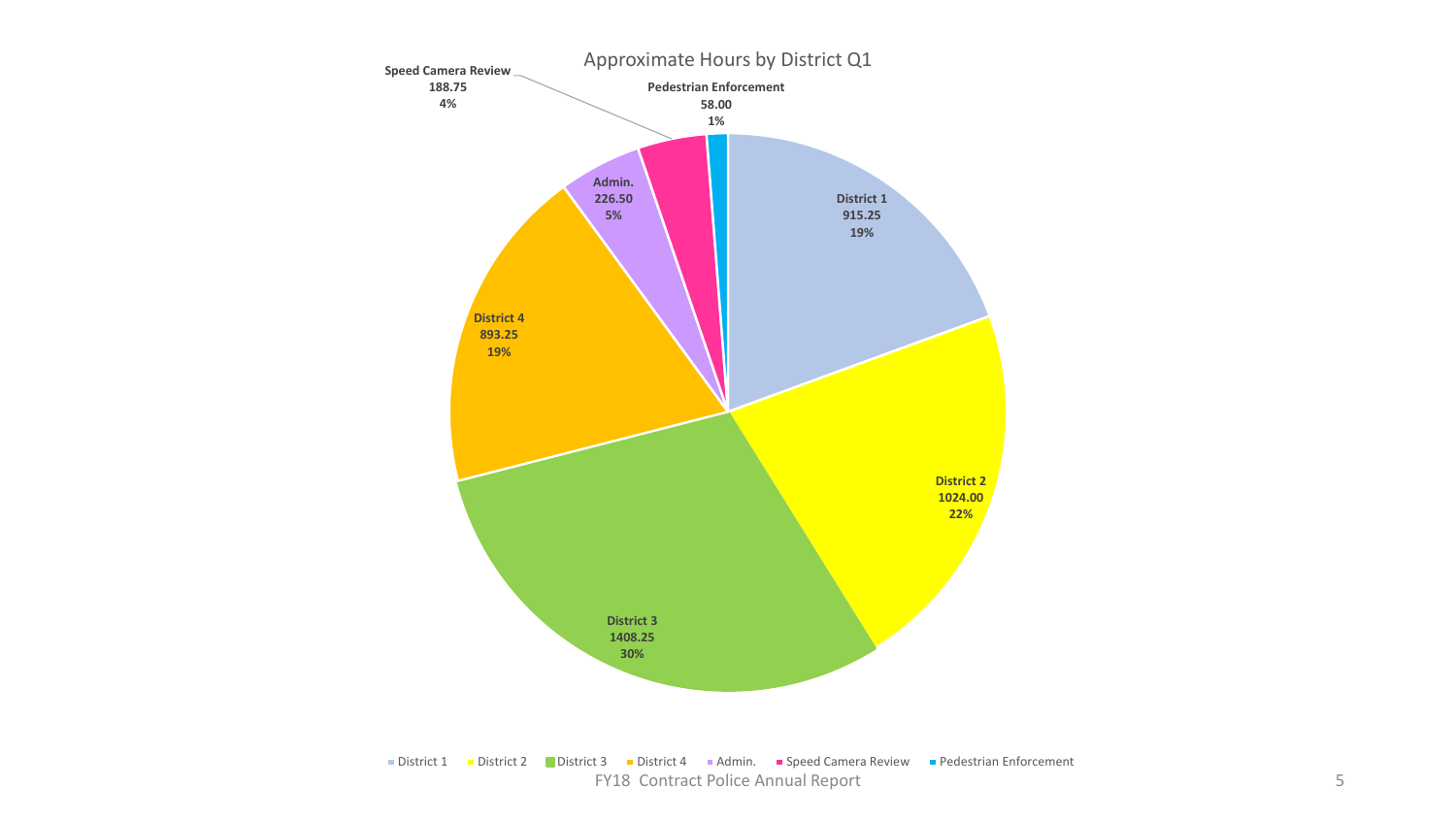#### 700.00 Hours Worked by Week Second Quarter FY18 October 1, 2017 to December 31, 2017 5530.75 425.44



FY18 Contract Police Annual Report 6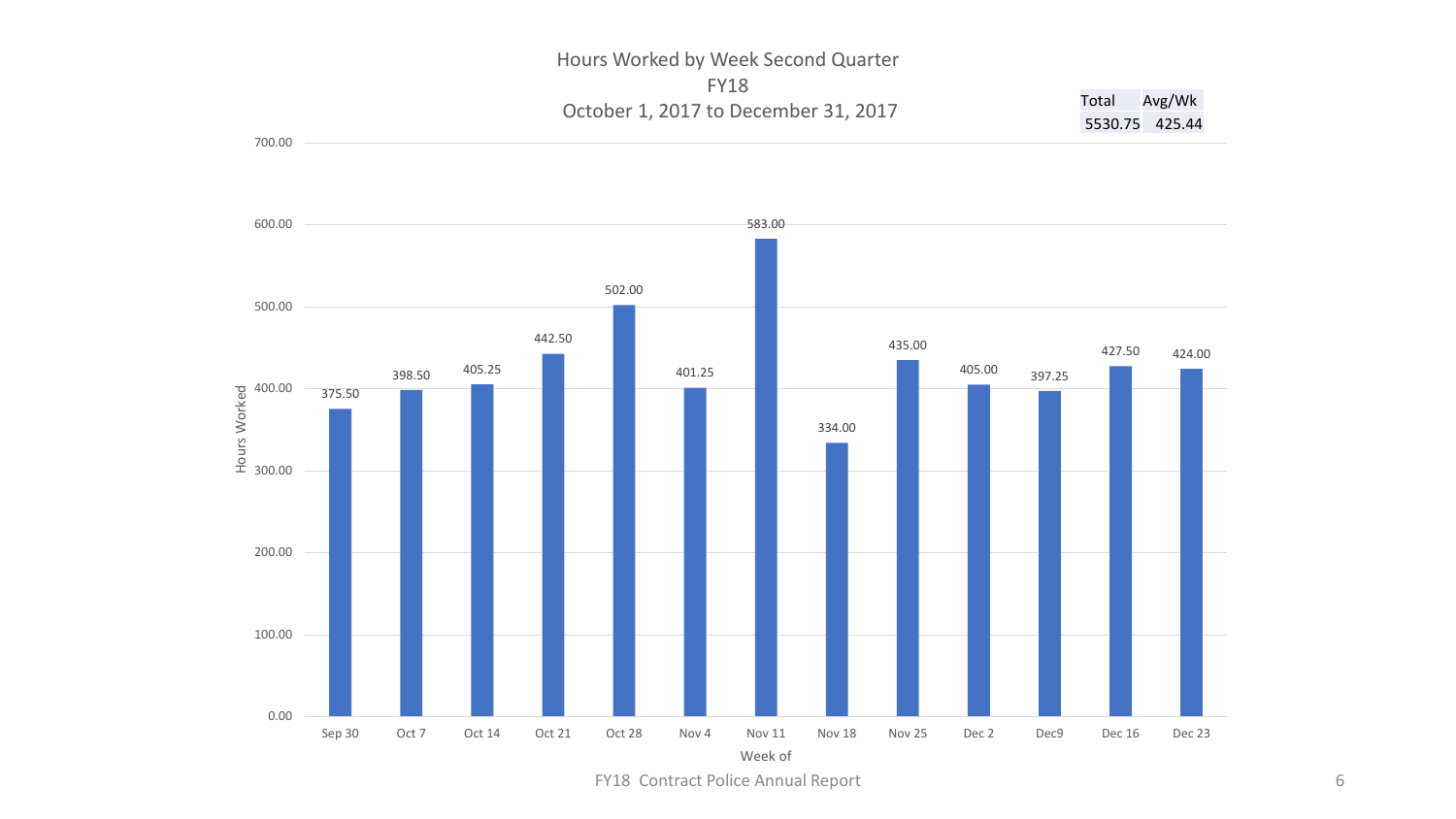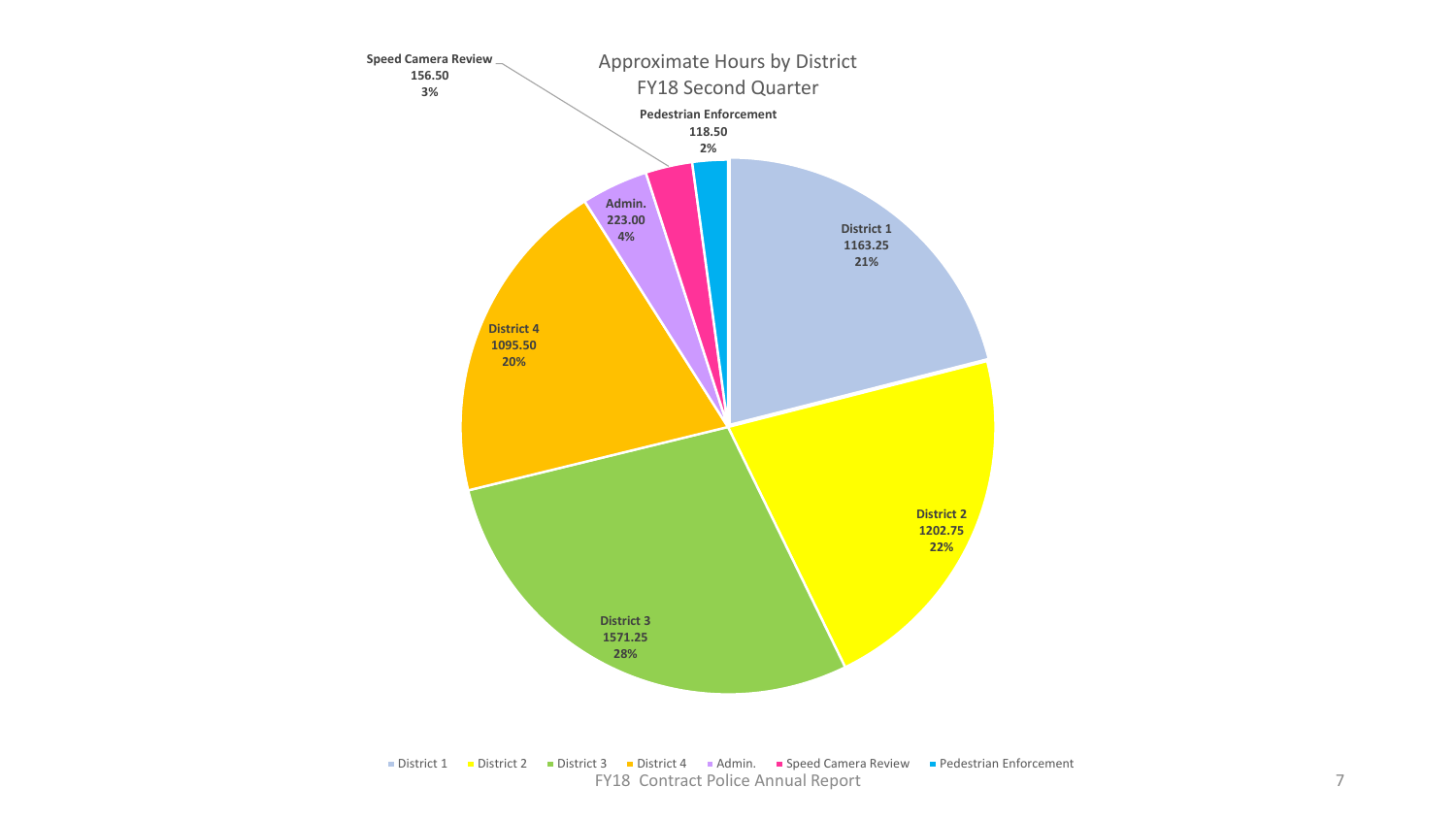### Hours Worked by Week FY18 Third Quarter January 1, 2018 to March 31, 2018 Total Avg/Wk

500.00

5291.50 407.04



FY18 Contract Police Annual Report 8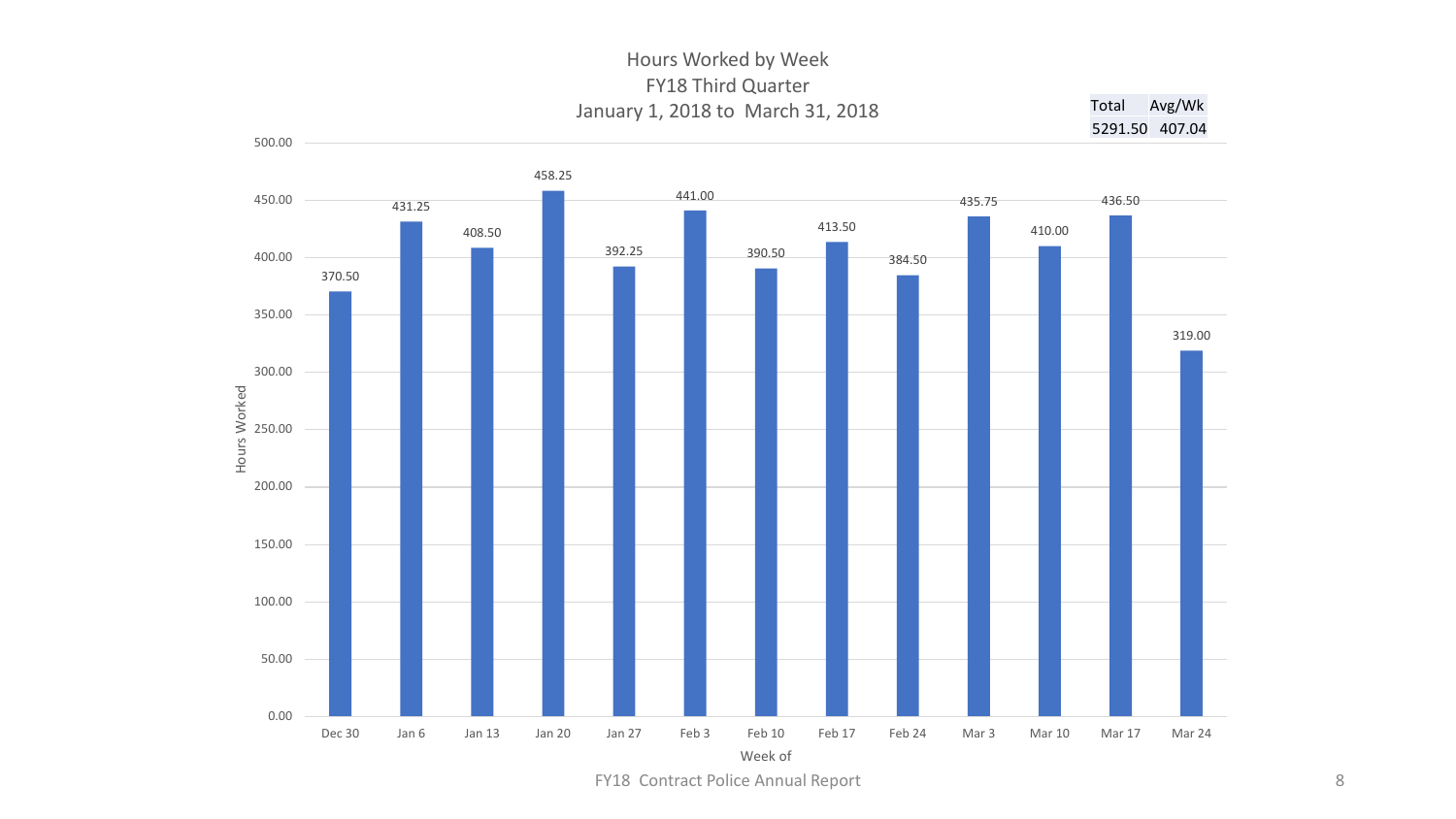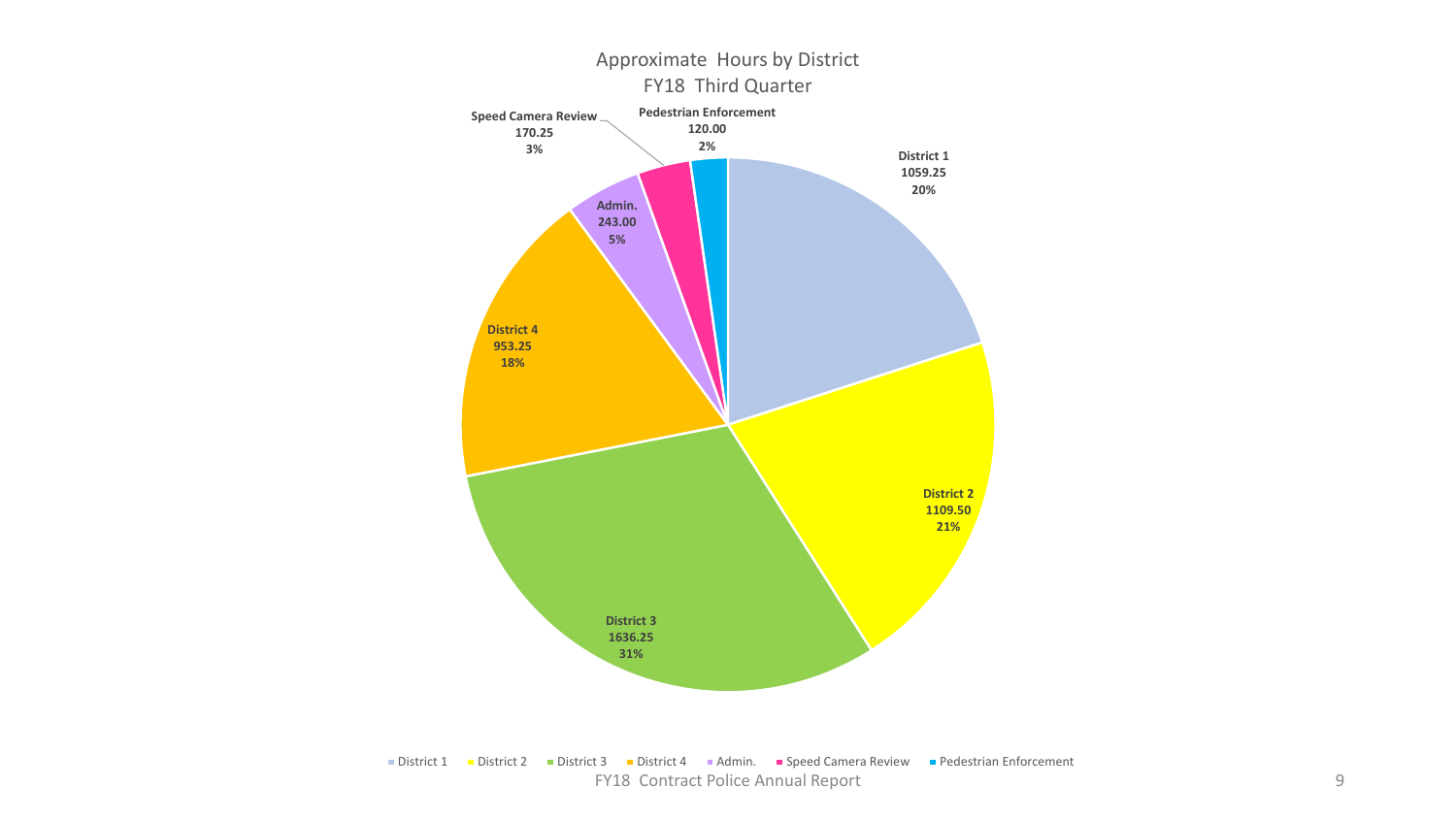#### 600.00 Hours Worked by Week FY18 Fourth Quarter April 1, 2018 to June 30, 2018 Total Avg/Wk 5582.75 429.44



FY18 Contract Police Annual Report 10 and 20 and 20 and 20 and 20 and 20 and 20 and 20 and 20 and 20 and 20 and 20 and 20 and 20 and 20 and 20 and 20 and 20 and 20 and 20 and 20 and 20 and 20 and 20 and 20 and 20 and 20 an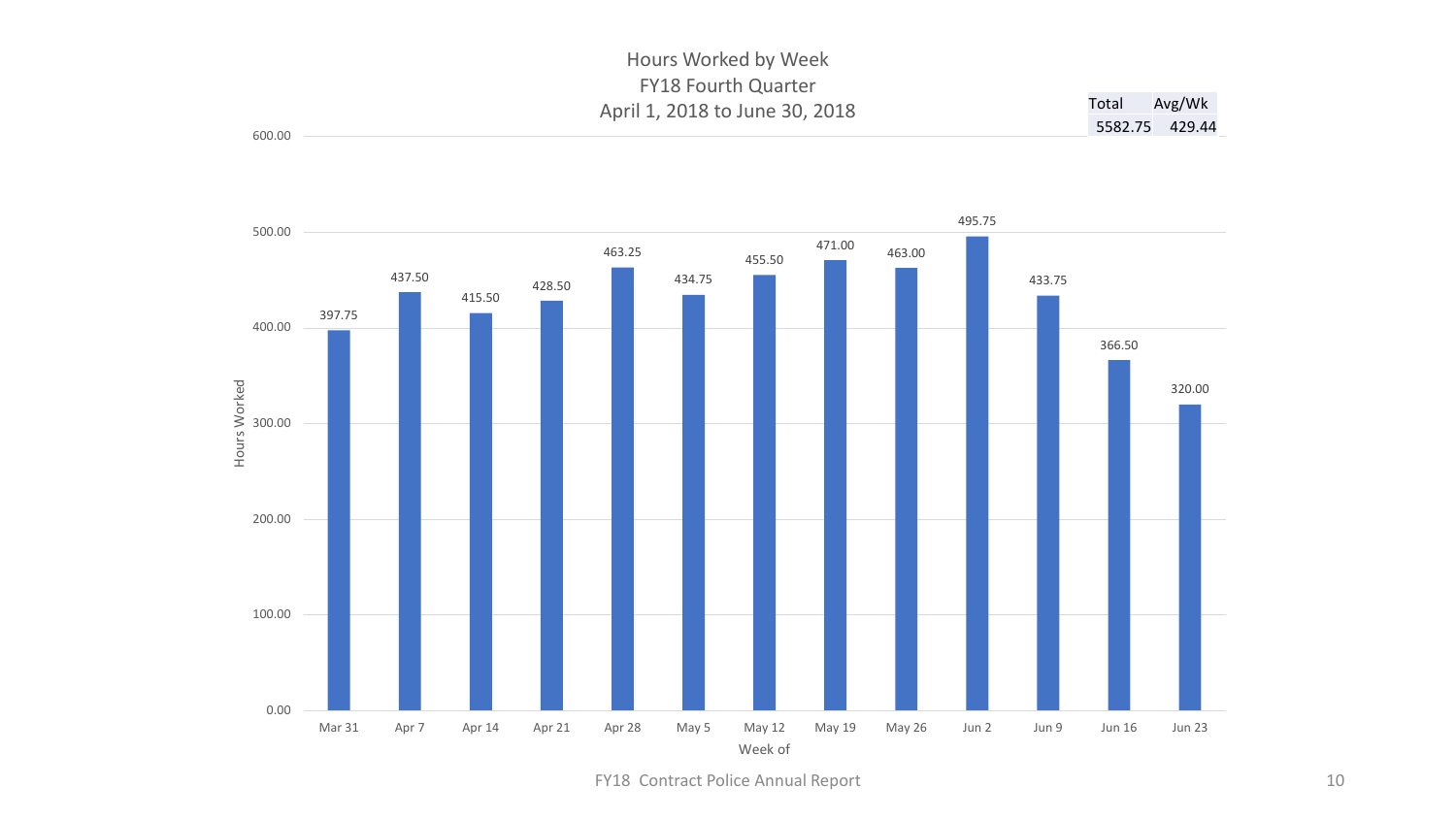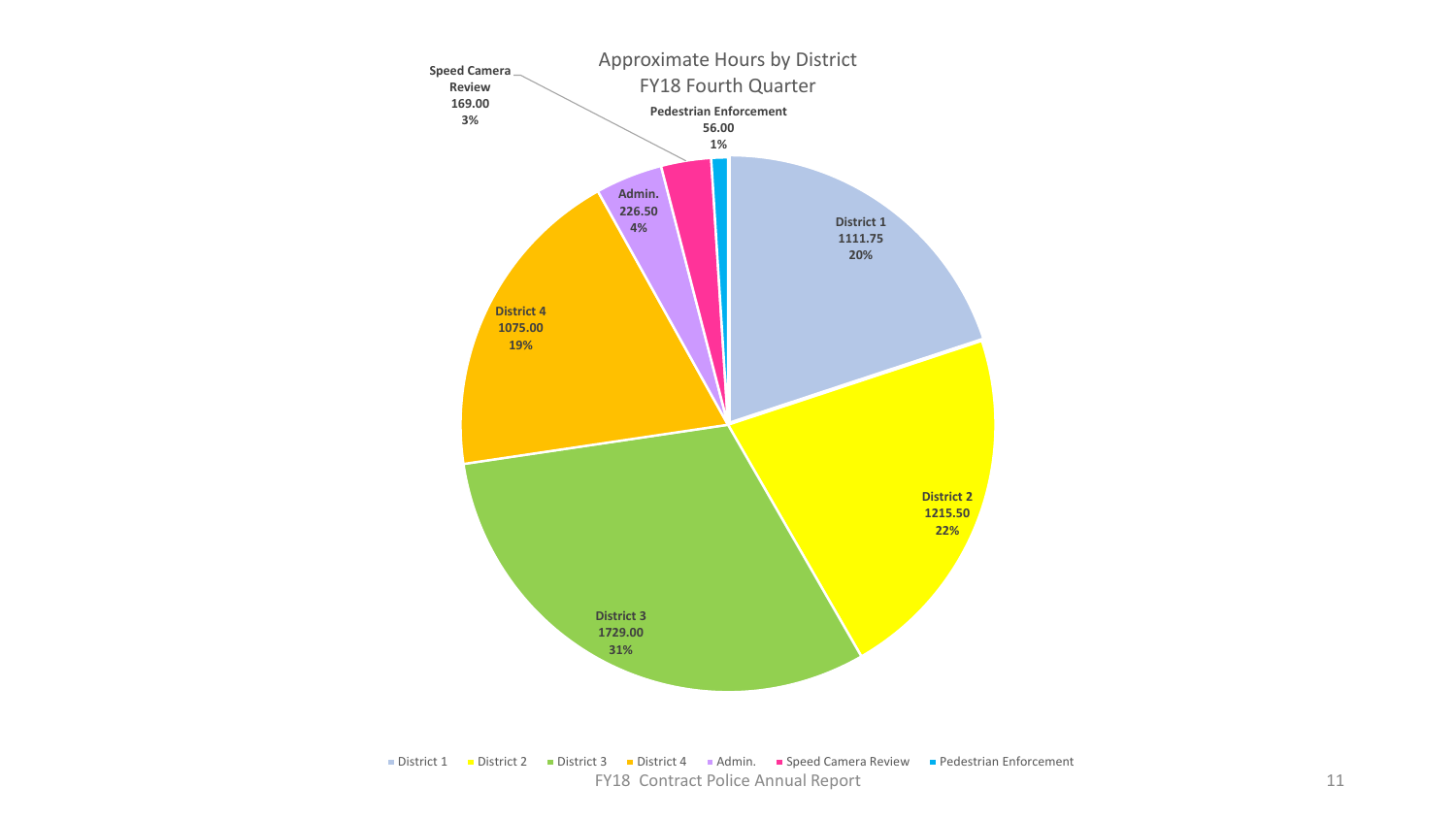

FY18 Contract Police Annual Report 12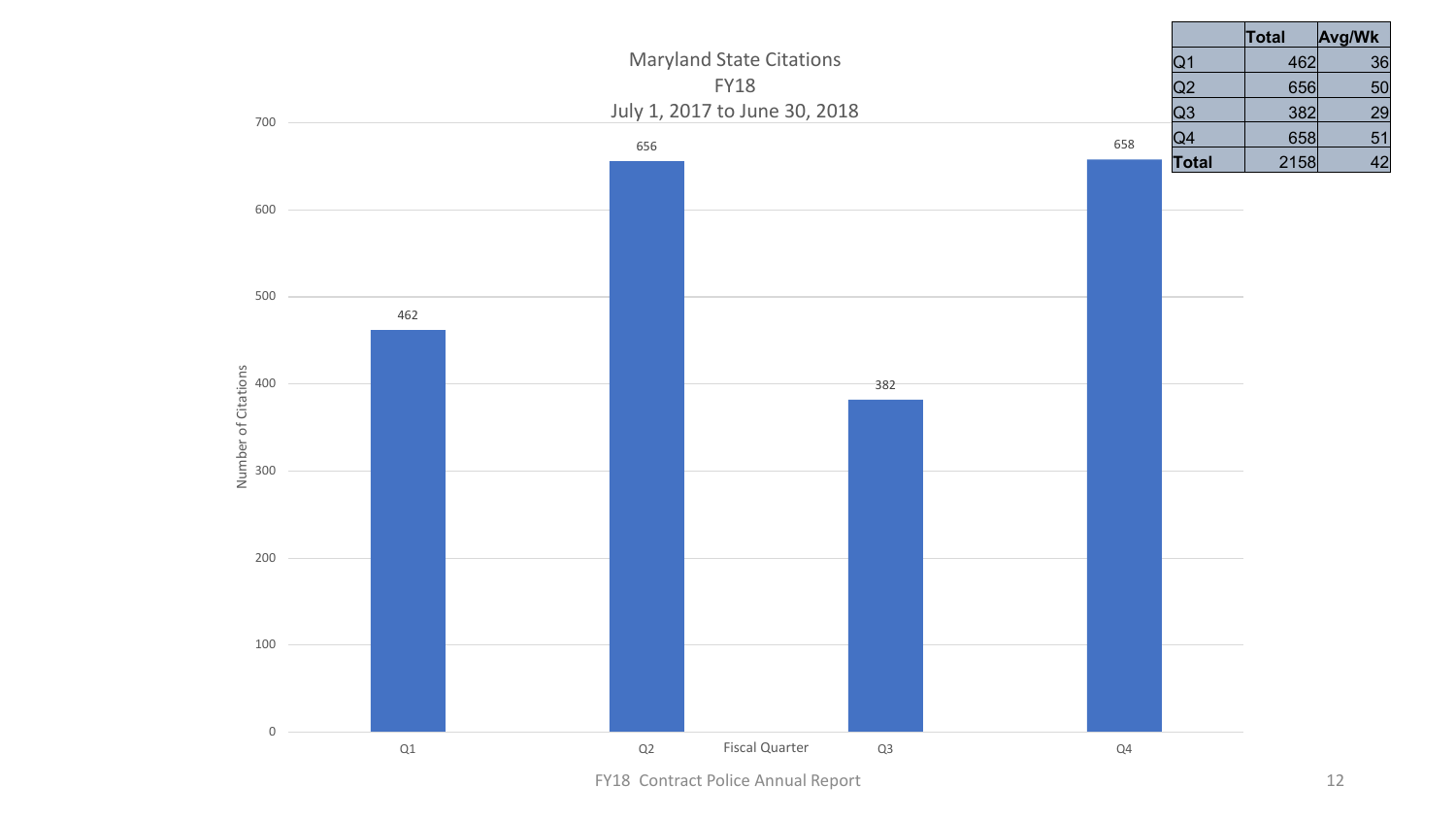

FY18 Contract Police Annual Report 13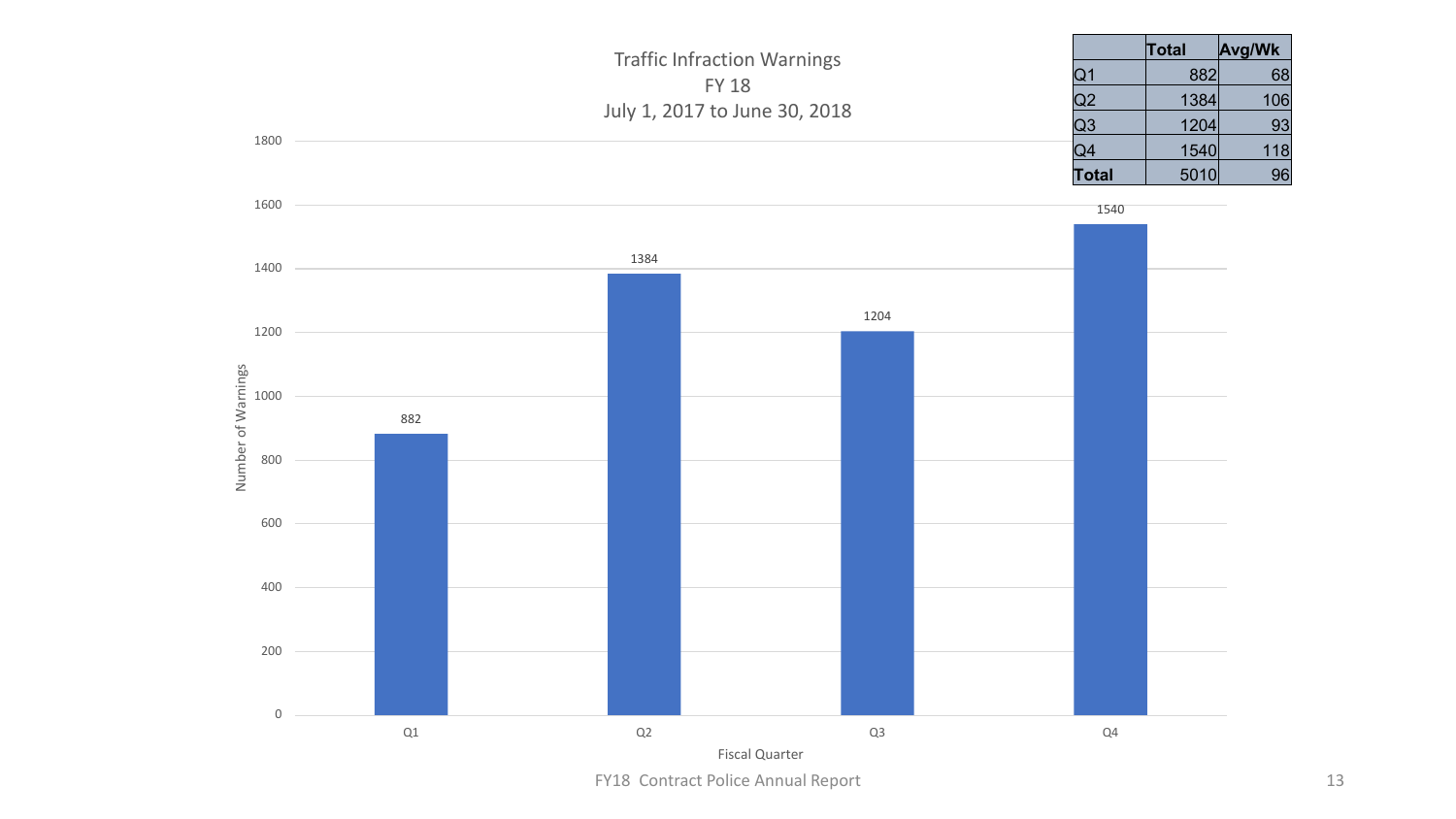



FY18 Contract Police Annual Report 14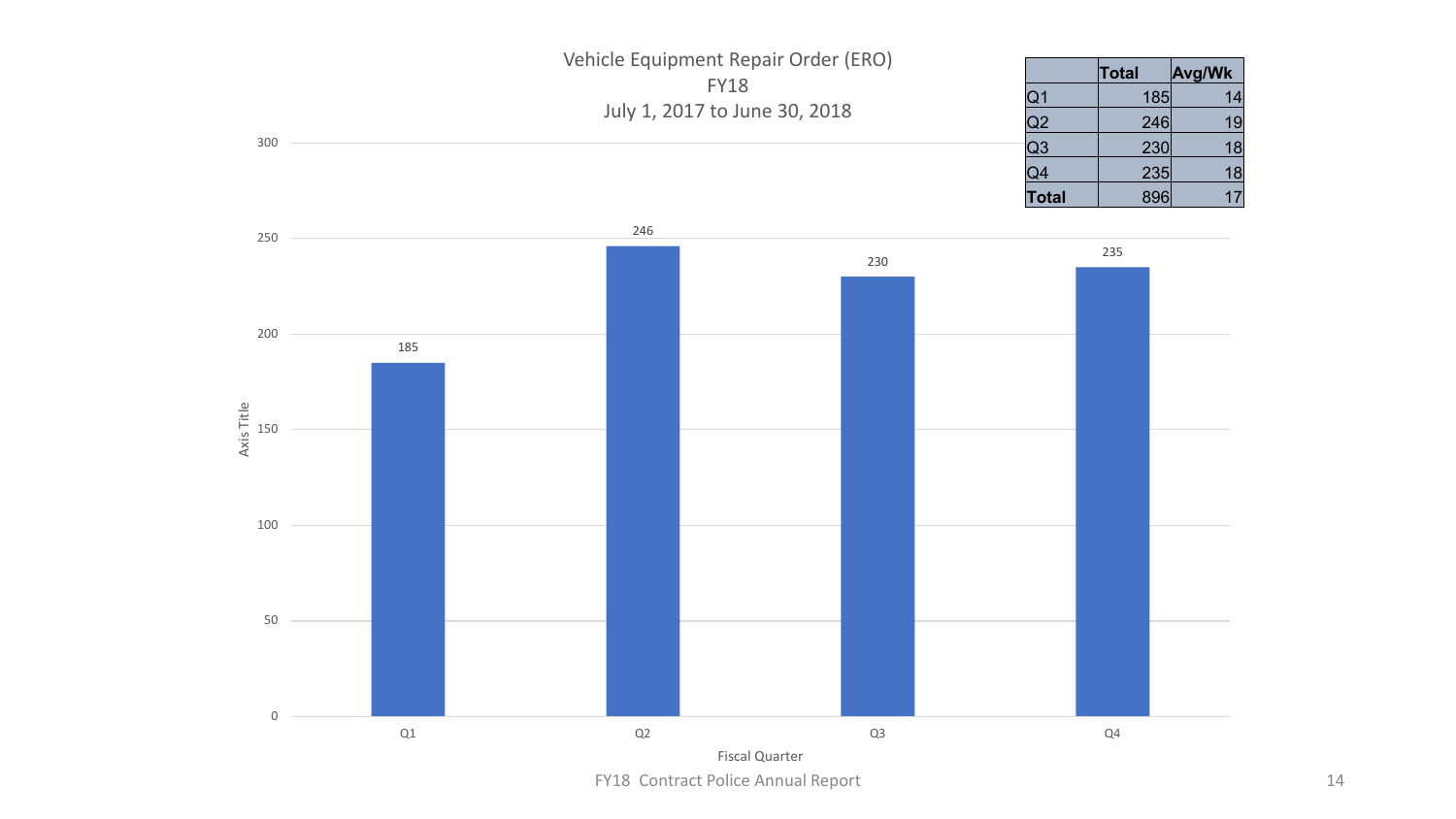



FY18 Contract Police Annual Report 15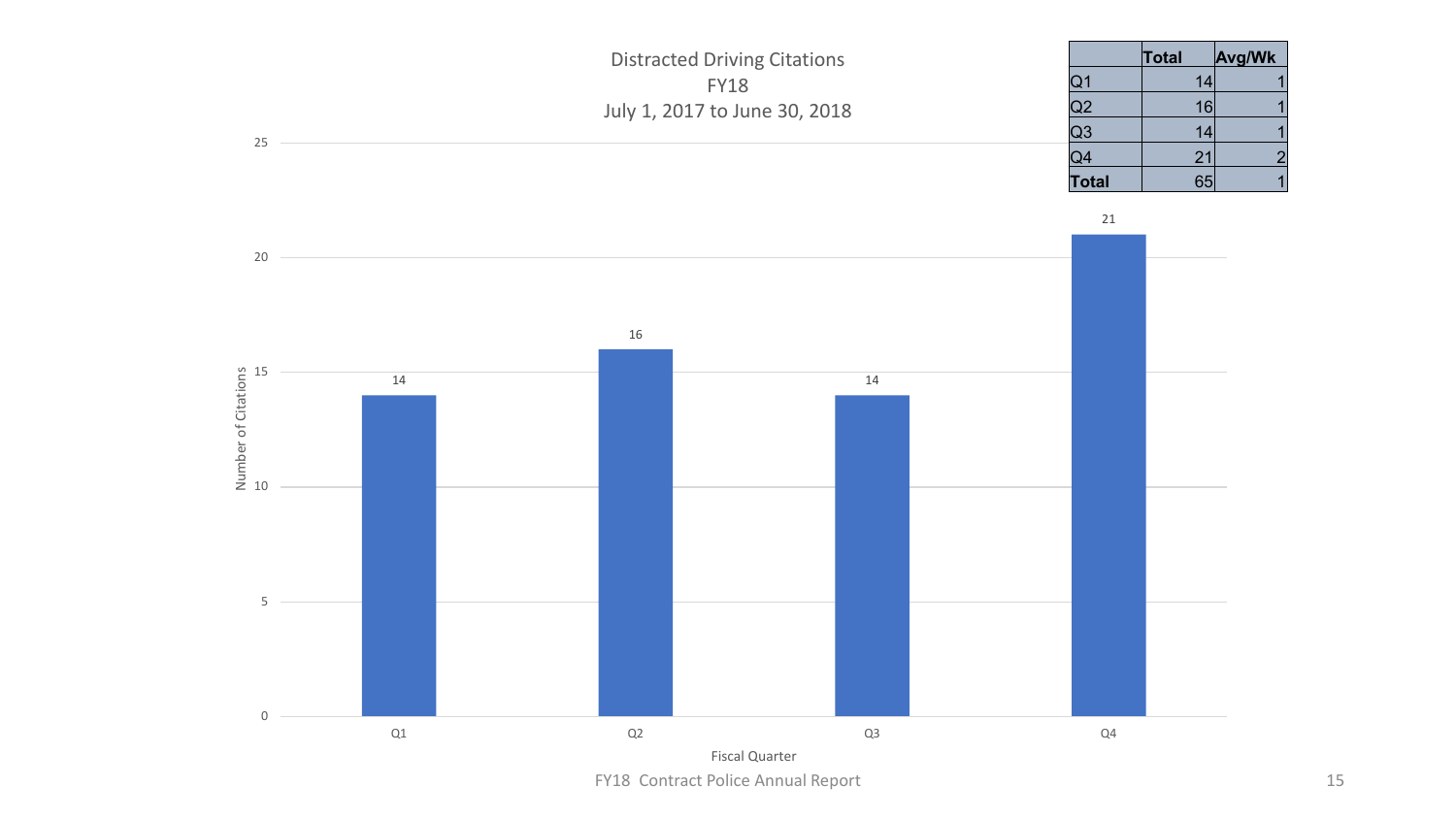

FY18 Contract Police Annual Report 16 and 16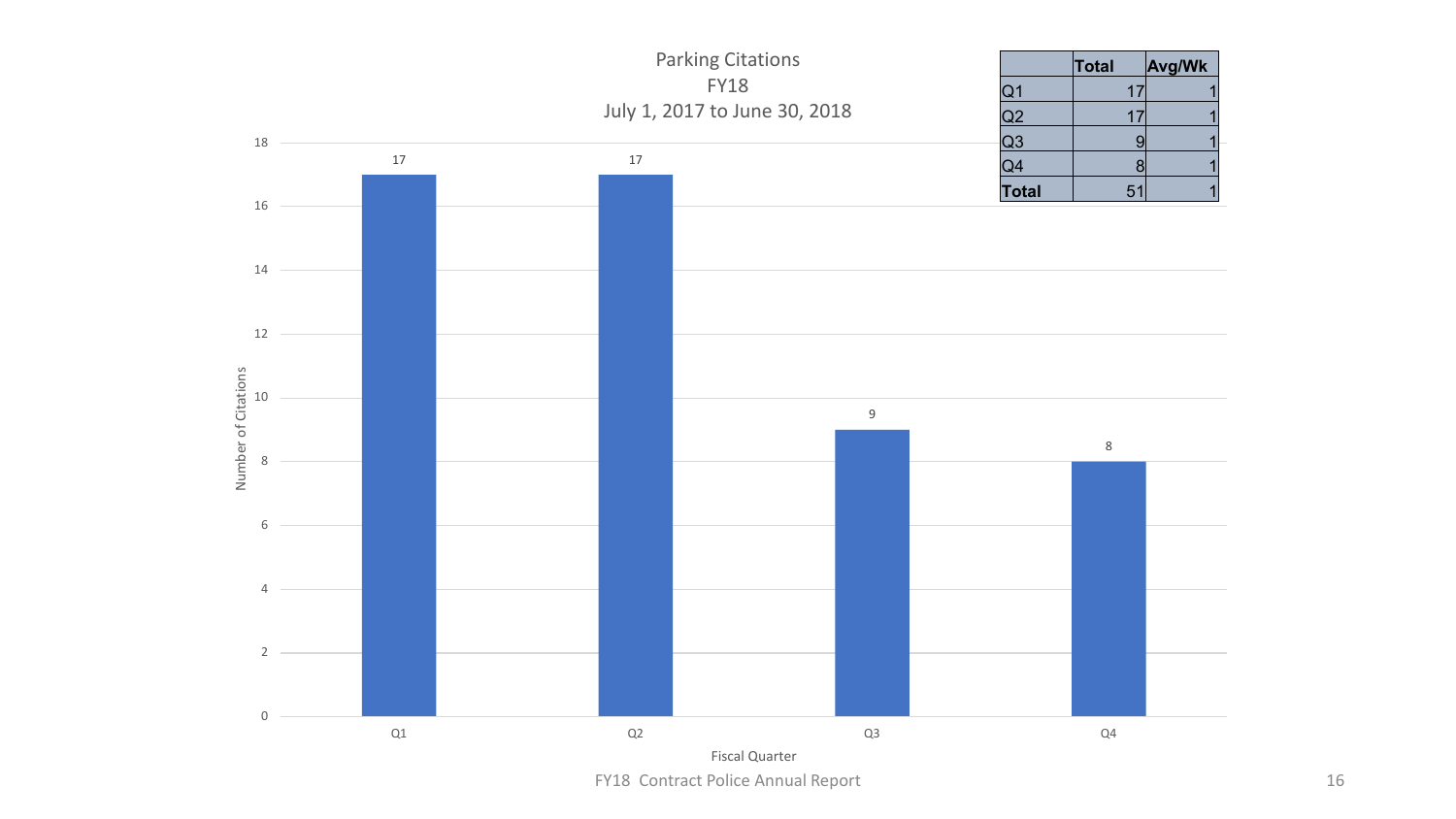

FY18 Contract Police Annual Report 17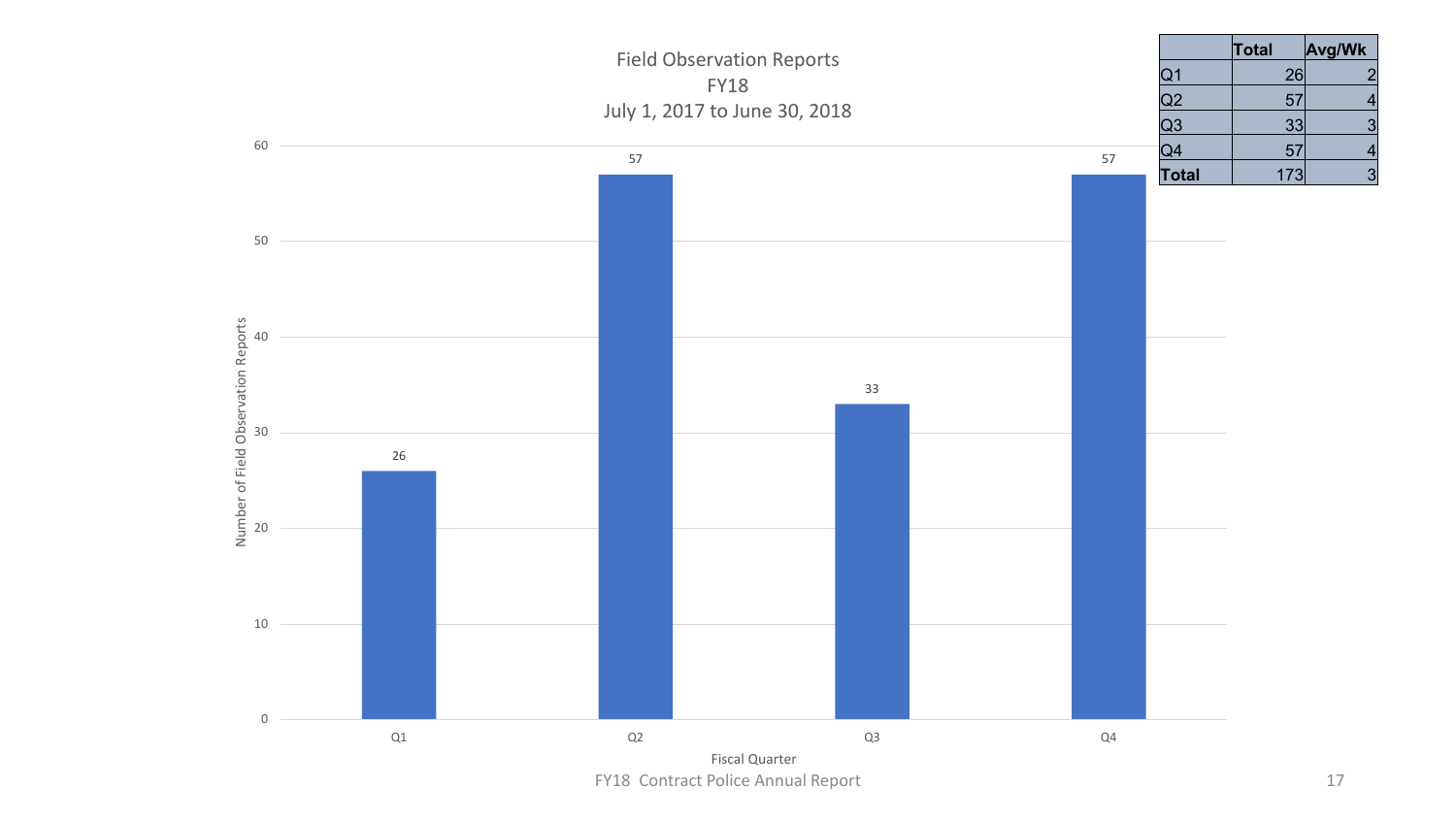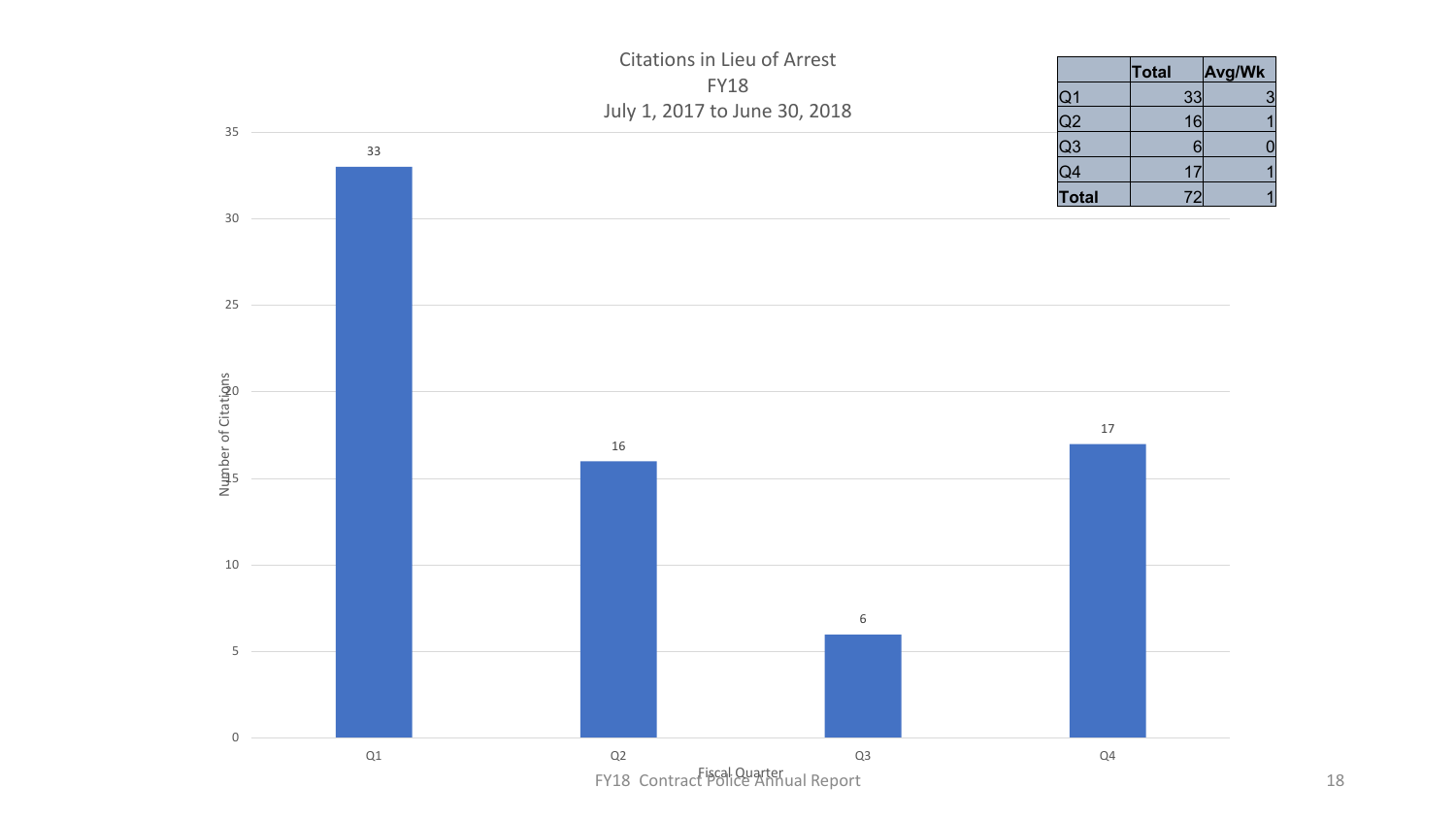

FY18 Contract Police Annual Report 19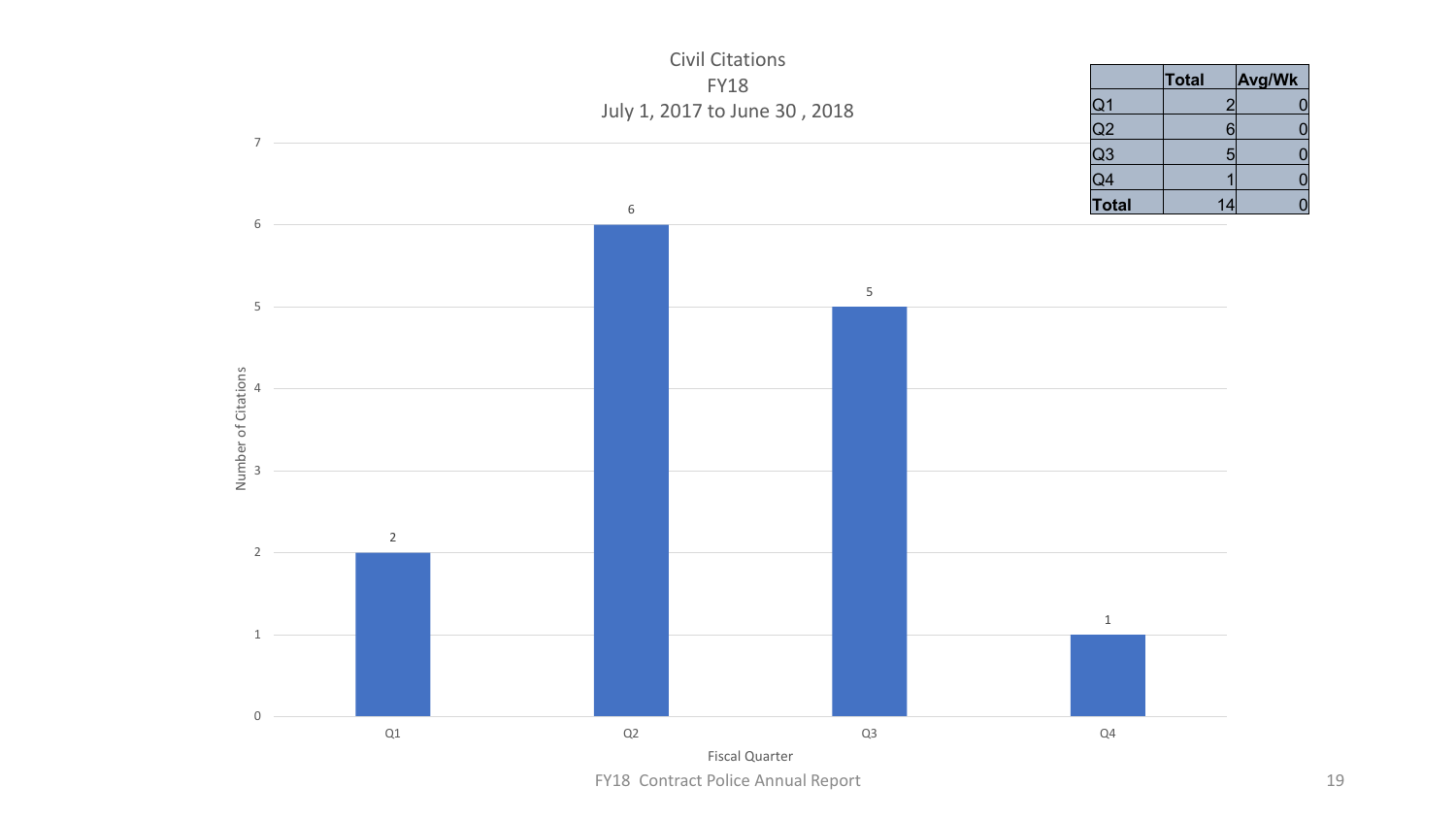Arrests - Criminal, Driving on Suspended License, DWI, Warrant FY18 July 1, 2017 to June 30, 2018

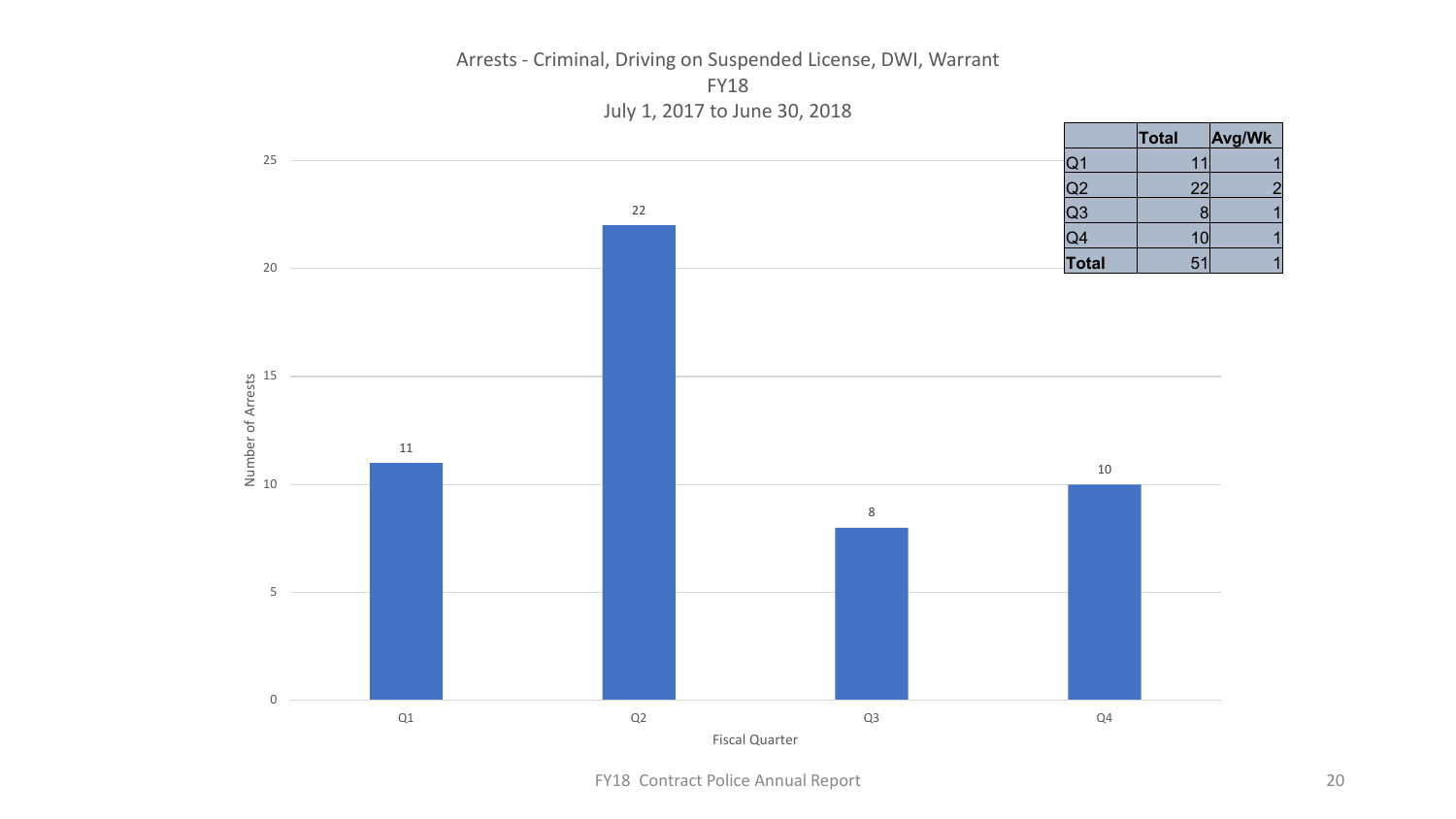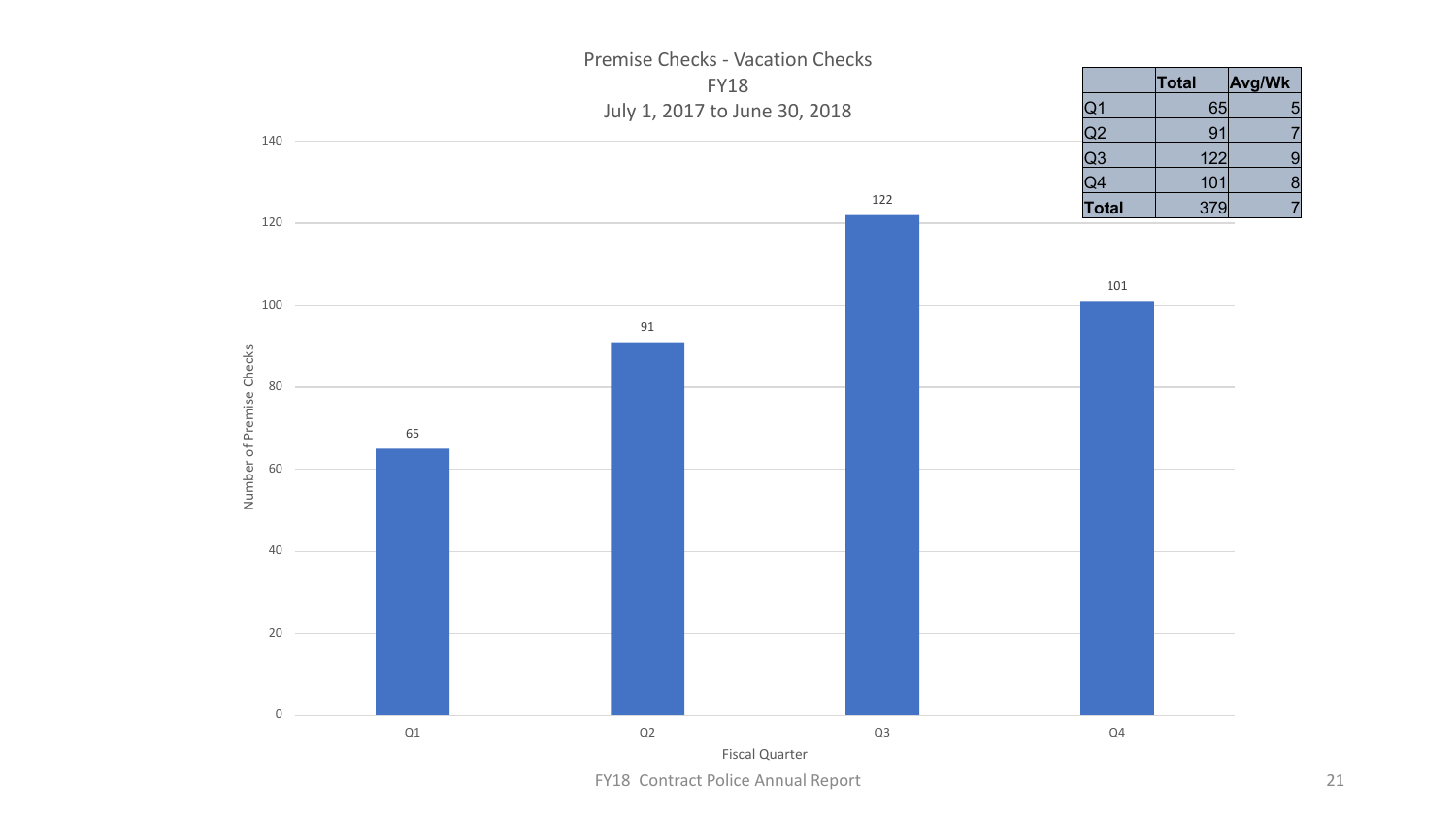

# Student Code of Conduct Referrals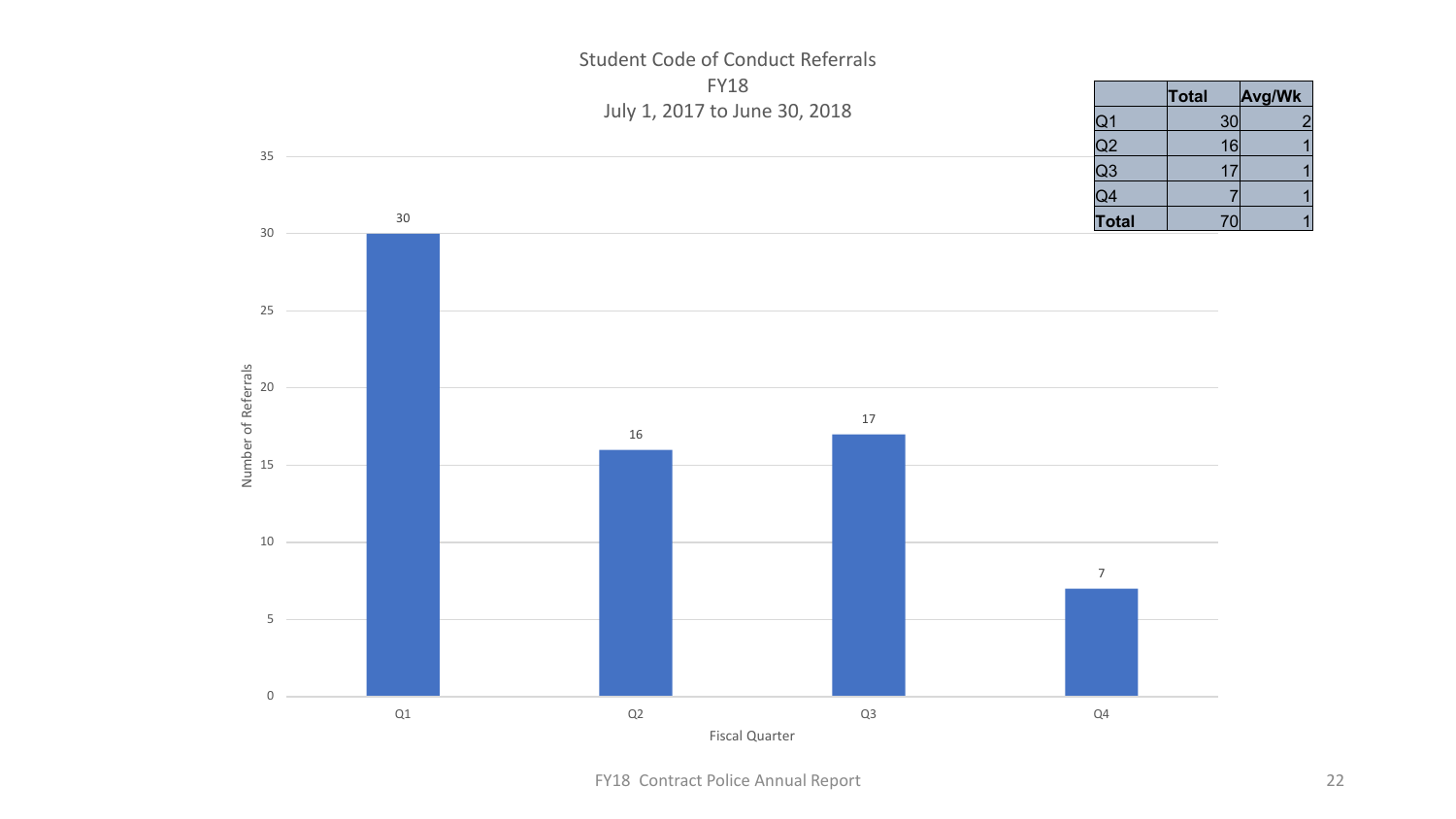